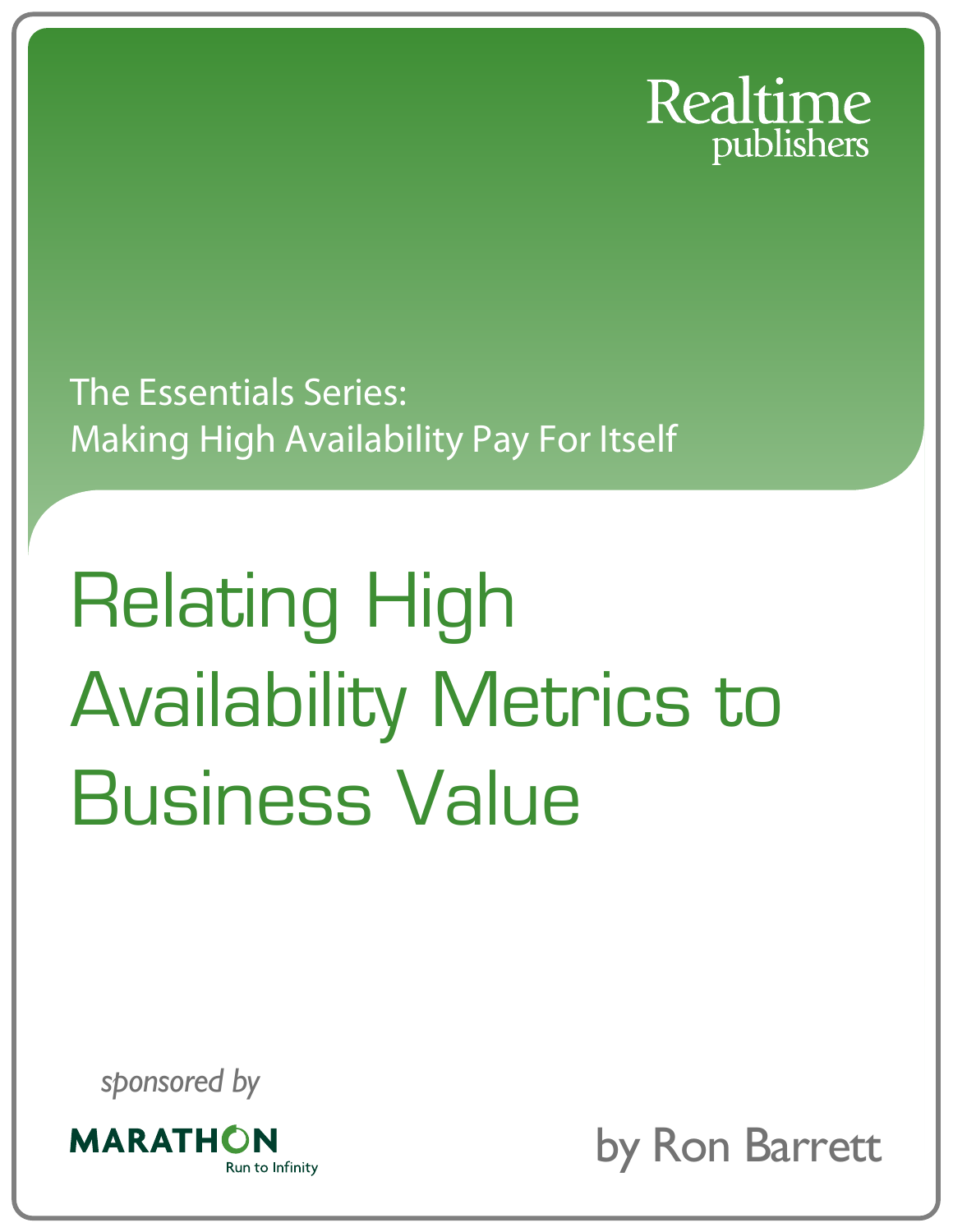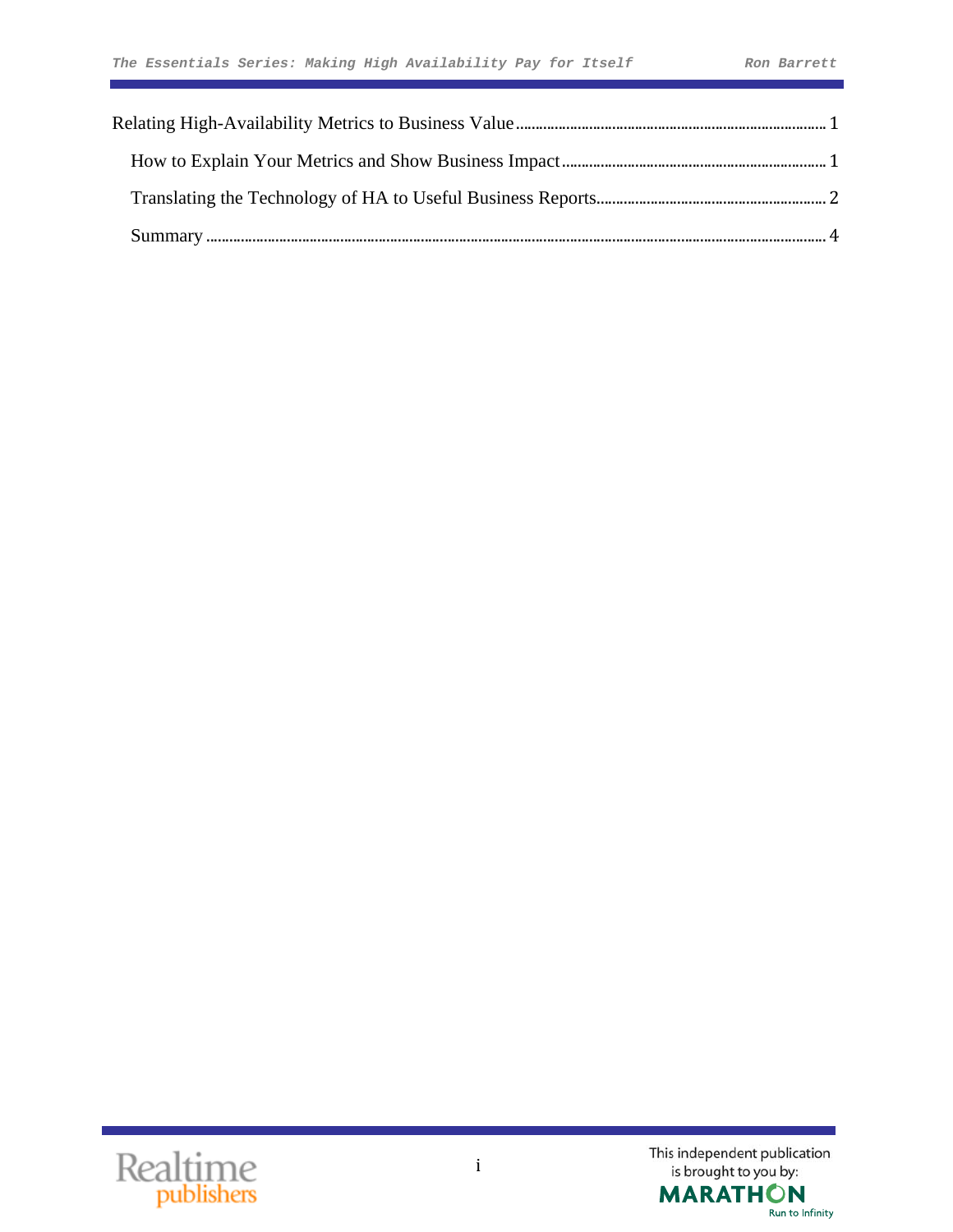#### *Copyright Statement*

© 2009 Realtime Publishers. All rights reserved. This site contains materials that have been created, developed, or commissioned by, and published with the permission of, Realtime Publishers (the "Materials") and this site and any such Materials are protected by international copyright and trademark laws.

THE MATERIALS ARE PROVIDED "AS IS" WITHOUT WARRANTY OF ANY KIND, EITHER EXPRESS OR IMPLIED, INCLUDING BUT NOT LIMITED TO, THE IMPLIED WARRANTIES OF MERCHANTABILITY, FITNESS FOR A PARTICULAR PURPOSE, TITLE AND NON-INFRINGEMENT. The Materials are subject to change without notice and do not represent a commitment on the part of Realtime Publishers or its web site sponsors. In no event shall Realtime Publishers or its web site sponsors be held liable for technical or editorial errors or omissions contained in the Materials, including without limitation, for any direct, indirect, incidental, special, exemplary or consequential damages whatsoever resulting from the use of any information contained in the Materials.

The Materials (including but not limited to the text, images, audio, and/or video) may not be copied, reproduced, republished, uploaded, posted, transmitted, or distributed in any way, in whole or in part, except that one copy may be downloaded for your personal, noncommercial use on a single computer. In connection with such use, you may not modify or obscure any copyright or other proprietary notice.

The Materials may contain trademarks, services marks and logos that are the property of third parties. You are not permitted to use these trademarks, services marks or logos without prior written consent of such third parties.

Realtime Publishers and the Realtime Publishers logo are registered in the US Patent & Trademark Office. All other product or service names are the property of their respective owners.

If you have any questions about these terms, or if you would like information about licensing materials from Realtime Publishers, please contact us via e-mail at [info@realtimepublishers.com](mailto:info@realtimepublishers.com).

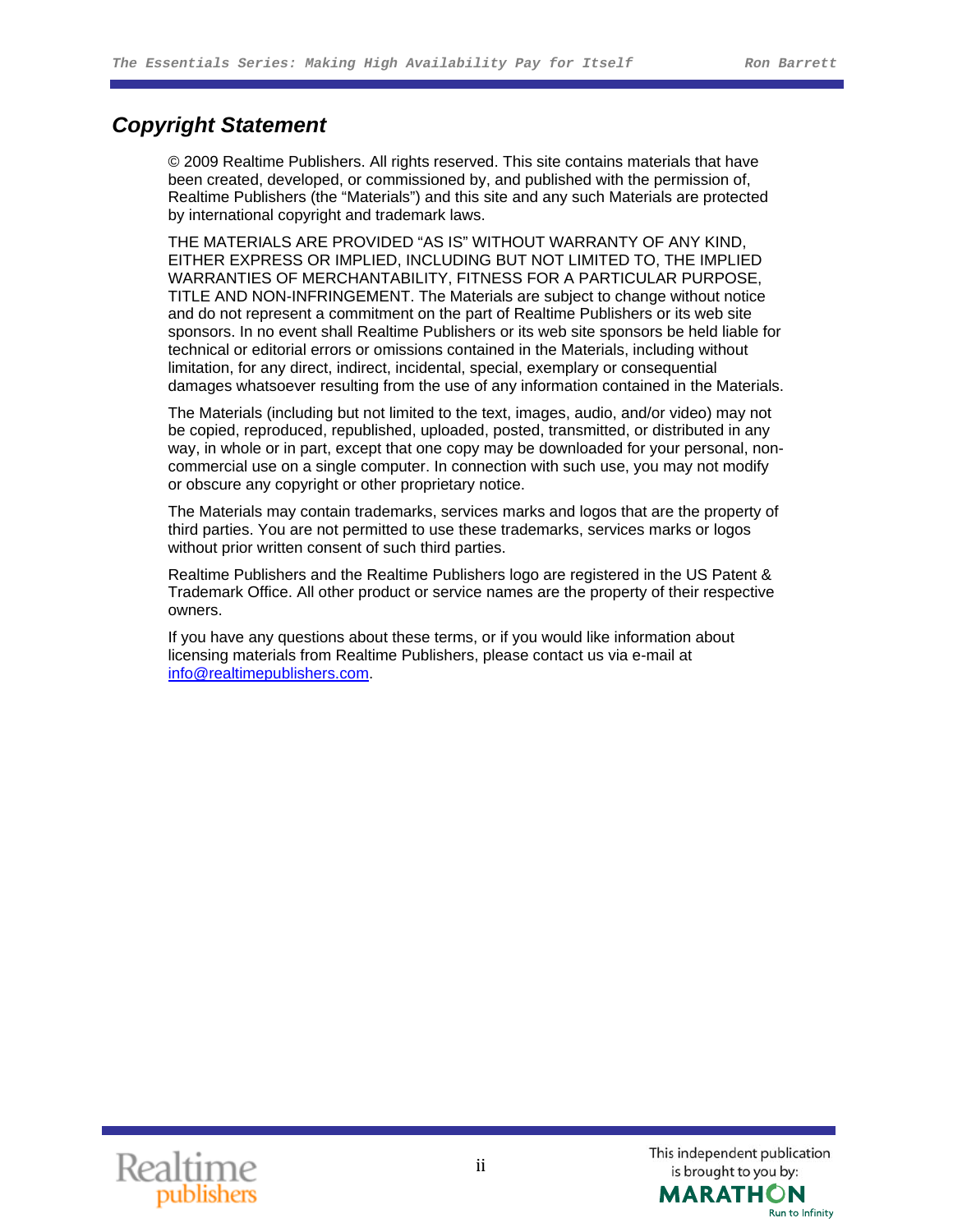# <span id="page-3-0"></span>Relating High‐Availability Metrics to Business Value

Once you have a grasp on your availability needs, you need to sell that solution to the decision makers. The reality of this process is that we, as technology experts, completely understand that one technology will meet the business objectives better than another. The trick now is to sell that to the rest of the organization, which will be both less enthusiastic and frankly not as well versed in high availability (HA) as you are. This is where metrics come into play; they serve as a translation from technology solution to business value.

Looking at the metrics from the baselines you developed and adding to that the ROI analysis, you can put together a good business picture that is relatable to those who are not necessarily technical. This is an important part of selling the HA solution because the impact of a service disruption affects the entire organization.

### **How to Explain Your Metrics and Show Business Impact**

We looked at the metrics to measure the need for HA, now let's look at what these metrics tell you about your services. This is important because many times we can find ourselves presenting our findings while believing that the numbers alone will move people to action. Decision makers want to know not only the numbers but also the meaning behind them. So let's review the metrics for HA and how you can explain these when planning a solution.

As Article 1 discussed, your SLA is your baseline for an IT service. This is the expectation of service set by IT, the business, or both. The metrics show you the reality of how you are doing in comparison with expectations. So how do you use those metrics to show the impact of not reaching your established SLA baseline?

This process requires an information translation. You know what a disruption means to you as an IT department. It may also be apparent to those end users who are directly impacted by the loss. Thus, system-wide HA solutions will be generally easier to sell. But what if the disruption is to a specific department? What if no other business divisions are affected by that disruption? How do you make the case for providing an HA solution for that service? Actually, the same approach works for both types of disruptions. Simply stated, you need to show what those disruptions mean in lost dollars and productivity.

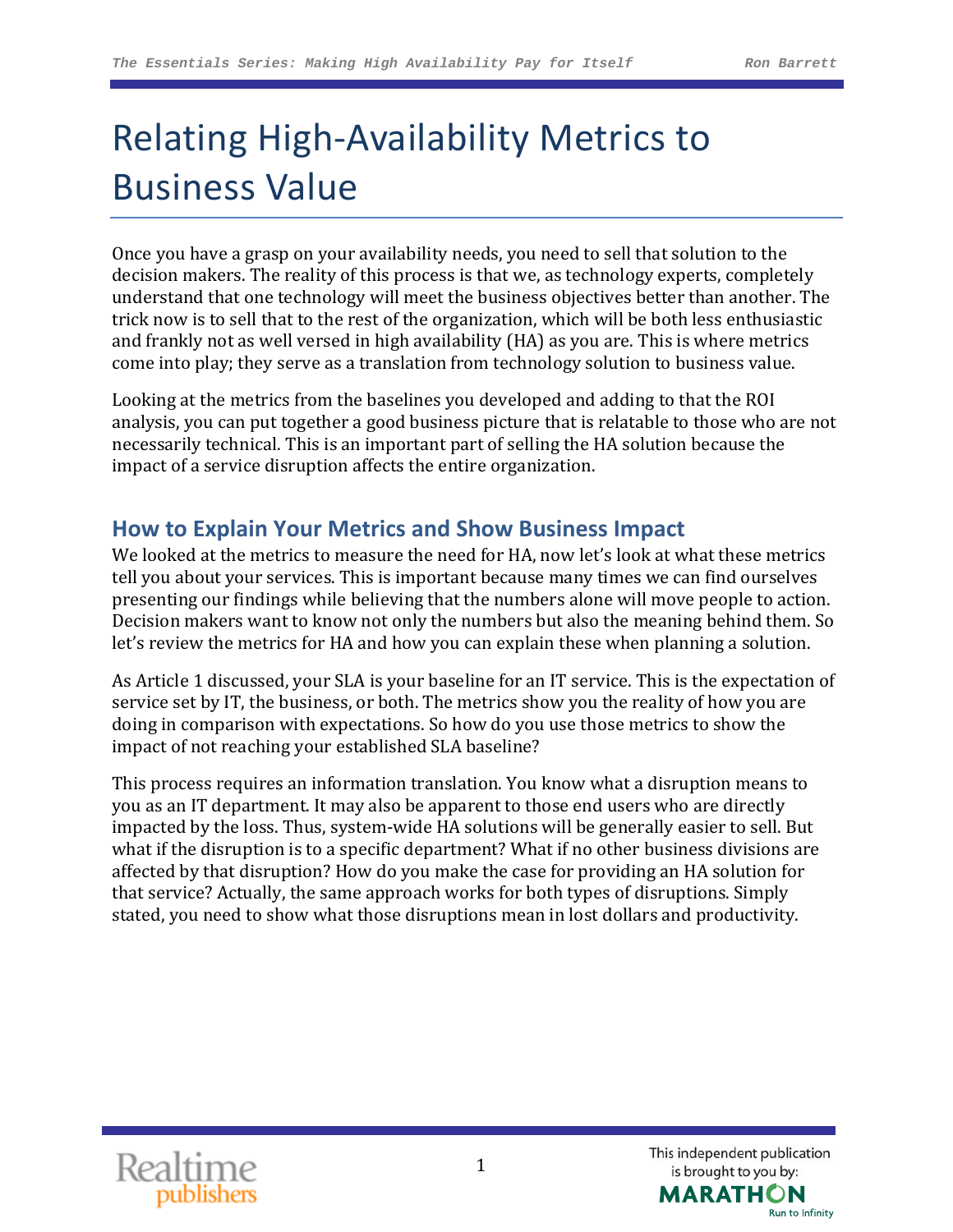## <span id="page-4-0"></span>**Translating the Technology of HA to Useful Business Reports**

The most important point to focus on when creating reports for establishing a need for an HA solution is that HA is not primarily about the technology. It is primarily about business value. Therefore, you must translate the technology and metrics into a report for management that makes business sense more than technological sense.

The reasoning for this approach is that while you already understand or have come to understand the benefits of HA, many times, those on the business side look to the magic box sitting in front of them and simply expect it to work. Not many business departments outside of technology understand hot‐swappable parts, clustering, heartbeat discovery, or many of the other technology-centric terms. That makes it your responsibility to make the report you submit clear in business terms. Using real‐time examples of productivity and fiscal losses is an excellent way to make a solid argument for an HA solution. Cost and lost productivity are universally understood in all areas of business. Thus, you need to justify your HA solution based upon loss of money and productivity.

The previous articles spoke about using the availability scale to determine the balance between services and solution. You next need to look at how to take those determinations and turn them into a useful report. A powerful representation for this is the use of charts to visually explain the impact of failure. Let's look again at the availability chart from Article 1. This chart plainly shows that neither Application A nor Service B is meeting the SLA. But what is the ultimate business impact of not meeting these service levels. By adding lost productivity and total cost of downtime, you begin to show how these service interruptions impact the entire business (see Figure1).



**Figure 1: Availability management metrics showing the business impact of disruptions.**

Realtime publishers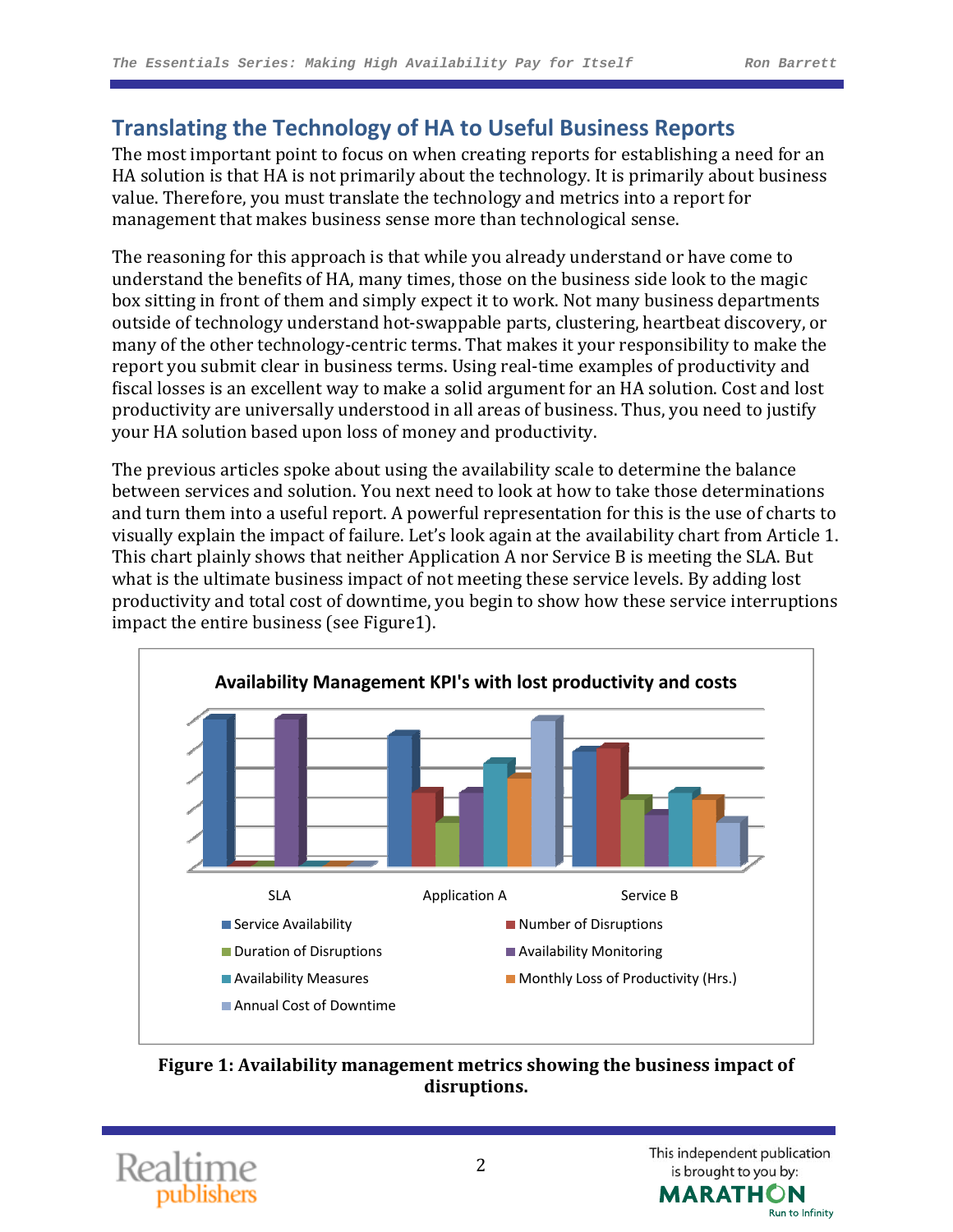To show how an HA solution would improve both productivity and cost of downtime, you need to show (in real numbers) what productivity and cost of downtime represent and then how the cost factor of the HA solution does in fact pay for itself. Table 1 shows the productivity and costs of the Figure 1 chart as compared with the cost of a potential HA solution.

This table shows an example for a 75‐user organization. Application A is used by all 75 users. Service B is used only by a single department of 15 employees.

| Product<br>Measured | Number of<br>Disruptions<br>per Month | Avg.<br>Duration of<br>Disruptions | Monthly Loss<br>οf<br>Productivity<br>(Hrs.) | Annual<br>Cost of<br>Downtime | <b>HA</b><br>Solution<br>Cost | <b>ROI</b> |
|---------------------|---------------------------------------|------------------------------------|----------------------------------------------|-------------------------------|-------------------------------|------------|
| Application<br>A    | 3                                     | 3 minutes                          | 11.25                                        | \$20,250                      | \$12,000                      | \$8,100    |
| Service B           | 5                                     | 1.5 minutes                        | 1.875                                        | \$5,625                       | \$2,600                       | \$775      |

**Table 1: Calculating the ROI of an HA solution.**

#### **Note**

It is critical when considering the cost of downtime to include in that cost not only the loss of business productivity but also the cost of the IT personnel hours used to restore those services. When presenting findings, we often forget to include the intangibles (although not really billing for the hours used, these hours are being spent on restoring services rather than other IT tasks).

Table 1 represents what you have already considered in your availability scale. Application A has an IT Service Weight of 10. Although the number and duration of disruptions do not seem to have an impact, upon further analysis, the total monthly interruptions cause an annual loss of \$20,250 because this application affects the entire 75‐person organization.

Service B has an IT Service Weight of 5 and the number and duration of disruptions is more frequent. However, this service is used by only15 employees, resulting in an annual loss of only \$5625. Thus, it does not support a legitimate cause for the same HA solution as Application A.

This repot takes us back to what we discussed earlier: HA is not a one‐size‐fits‐all solution. From what we can see in the table, Service B does not present the same business impact as Application A. Ignoring the loss is not a solution either; rather you need to find a solution where the cost creates a positive ROI.